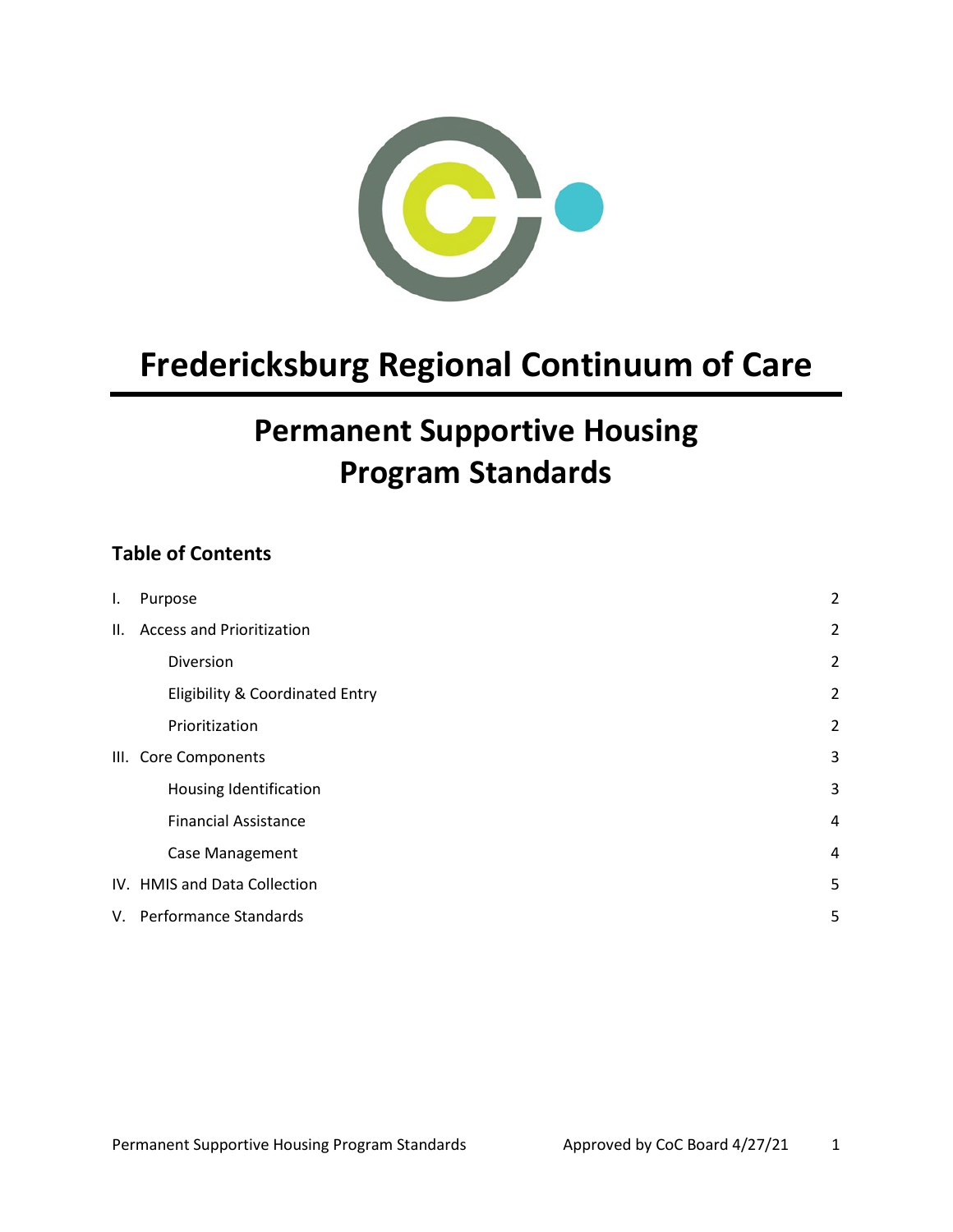### <span id="page-1-0"></span>**I. Purpose**

This document is intended to serve as a guide to service providers implementing the Permanent Supportive Housing (PSH) program in the Fredericksburg Regional Continuum of Care (CoC). The document promotes a unified understanding of the core program elements and expectations of local PSH providers. As the local coordinated entry system continues to evolve and strengthen its ability to make homelessness rare, brief, and non-reoccurring, there is an increased need for system-wide alignment around common goals and outcomes, program models and activities, and performance standards. **All PSH providers within the CoC are expected to adhere to the model outlined in this document.** Fidelity to this model will help ensure that all program participants enrolled in PSH have similar experiences and opportunities to attain housing regardless of which service provider they work with.

## <span id="page-1-1"></span>**II. Access and Prioritization**

#### <span id="page-1-2"></span>**Diversion**

CoC providers work through diversion conversations with both sheltered and unsheltered program participants to problem solve their current housing crisis and support participants to self-resolve. By helping individuals and families immediately identify alternative housing arrangements and connecting them with mainstream and community resources, households are able to find permanent housing options without utilizing homeless services at all. All participants seeking assistance should be diverted if possible, safe, and appropriate. If a household has not been successfully diverted or been able to quickly self-resolve within 14 days on the street or in shelter, they are considered for additional housing resources through the community prioritization process.

#### <span id="page-1-3"></span>**Eligibility & Coordinated Entry**

Permanent supportive housing is a housing first, low-barrier intervention with no preconditions to enrollment other than homeless status. All referrals to the permanent supportive housing program should be received through the CoC's approved coordinated entry process (Refer to the *CoC Coordinated Entry Policies and Procedures* for further details on access and eligibility). Persons fleeing or attempting to flee domestic violence are connected through the Domestic Violence (DV) specific coordinated entry process. Providers that receive referrals are responsible for all final eligibility determinations. Providers should follow any additional funding guidelines in determining eligibility. There is no limitation on the number of times a household may access and receive permanent supportive housing services, so long as the household meets eligibility criteria outlined by funding sources and is referred and prioritized through coordinated entry.

#### <span id="page-1-4"></span>**Prioritization**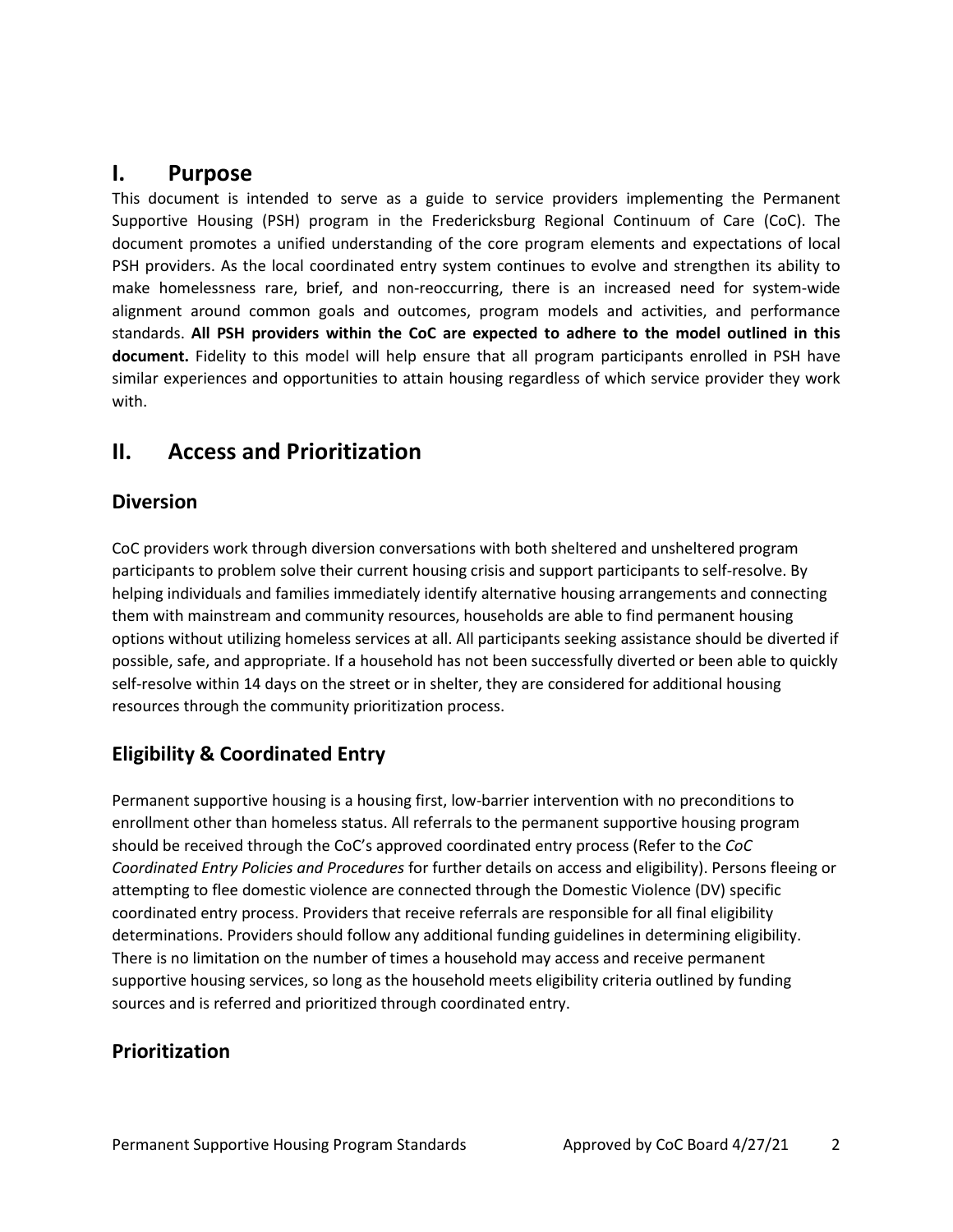To ensure that those most in need of assistance are prioritized for limited resources, the CoC has implemented a community process that assesses an eligible participant's level of vulnerability to target resources to those most vulnerable, least likely to self-resolve, and least likely to sustain in housing without the availability of intensive case management and supportive services, including the following:

- Prioritization score calculated for each household using multiple vulnerability criteria;
- Evaluation of intensity, frequency, and duration of case management needs; and
- Case conferencing

Details regarding CoC prioritization for permanent supportive housing beds can be found in the *CoC Coordinated Entry Policies and Procedures.*

## <span id="page-2-0"></span>**III. Core Components**

Permanent supportive housing combines non-time-limited housing subsidy with voluntary, flexible services to support households to obtain and maintain housing. Core components of permanent supportive housing include housing identification, financial assistance, and case management. The services described below for each core component are primary types of assistance, but not an exhaustive list.

Participants should be assessed for and connected to other programs and services that better meet their situation as their needs change over time. Mainstream resources and housing subsidies, and in-home or long-term care should be considered as options for participants as available and as the participant chooses.

Grant guidelines may further determine aspects of permanent supportive housing projects at the agency level, including agency staff training requirements.

#### <span id="page-2-1"></span>**Housing Identification**

Permanent supportive housing programs support participants to identify housing options and may be project-based or scattered-site. Project-based programs place participants in a building or part of a building dedicated to permanent supportive housing. Scattered-site programs support participants to lease individual units in the community.

A participant in scattered-site style program should be supported to quickly locate housing options for the household. The *Housing Barrier Assessment* should be used to identify potential barriers to housing, which should be considered when matching participants to potential vacancies in the area. Program participants receiving housing identification support may conduct their own search and choose housing they identify independently. Activities under this core component are targeted for both landlords and tenants:

- 1. Landlord Recruitment and Support
	- Engage landlords, homeowners, or renters with housing options
	- Negotiate with landlords or homeowners to facilitate household access, including for households with rental barriers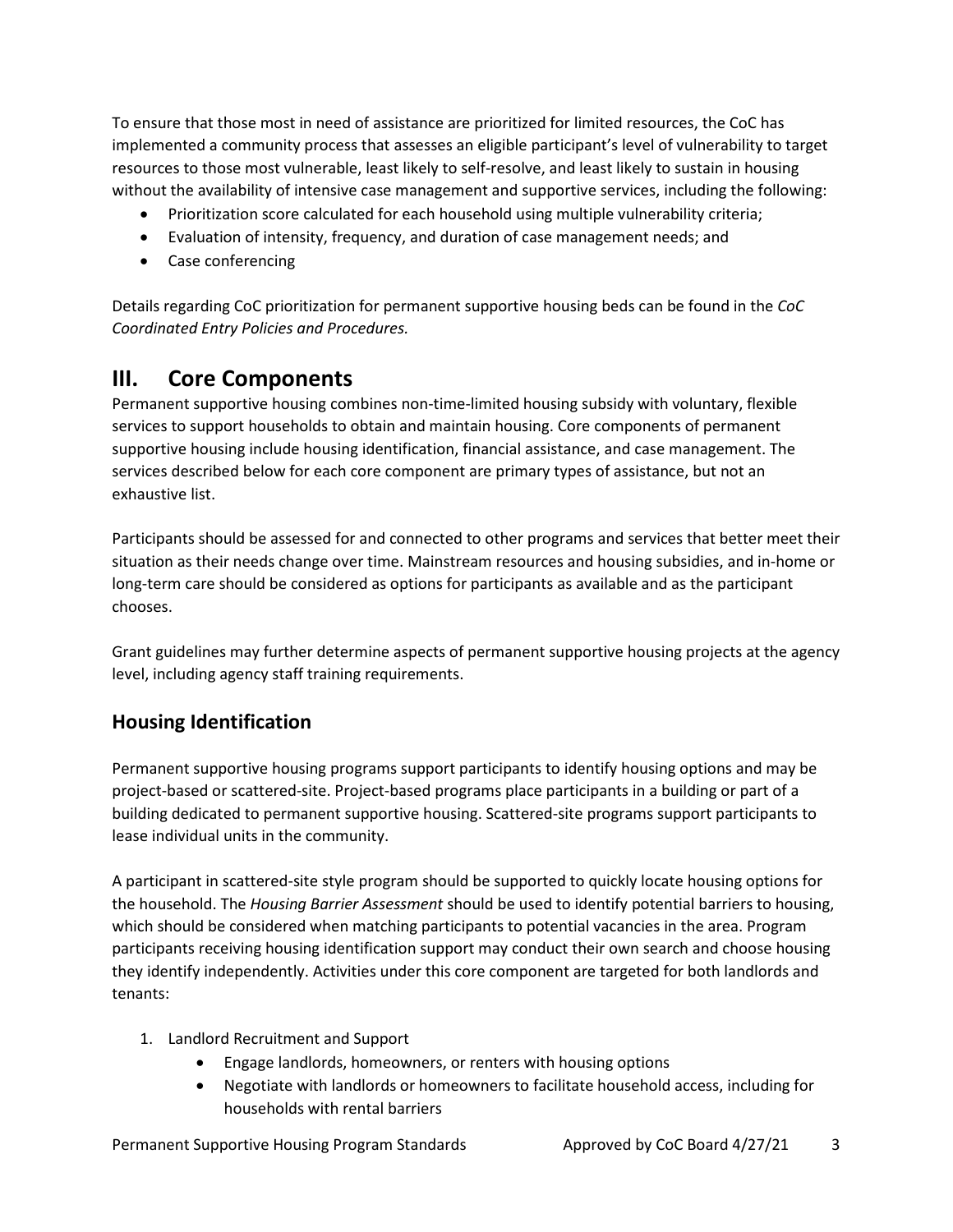- Support landlords, homeowners, or roommates in order to preserve and develop partnerships for current and future housing placements. The case manager should provide information to the landlord about how they can contact the project again if needed and what kind of follow-up assistance may be available
- Respond to landlord needs that would risk participant tenancy. This includes:
	- o Providing detailed contact information for appropriate staff
	- o Responding quickly to landlord calls about serious tenancy problems
	- o Seeking to resolve conflicts around lease requirements, complaints by other tenants, and timely rent payments
	- $\circ$  When necessary and whenever possible, negotiating move-out terms and assisting households to quickly locate and move into another unit without an eviction
- 2. Household Housing Search and Support
	- Assess tenant needs and barriers to housing placement
	- Set household expectations on location, size and/or rent
	- Conduct a targeted housing search and support households with completing rental applications
	- Provide tenant counseling, including education on communication with landlords, understanding rental applications and leases, and understanding tenant obligations

#### <span id="page-3-0"></span>**Financial Assistance**

Financial assistance in permanent supportive housing provides long-term support to households so they can sustain permanent housing. Financial assistance may include rent, utility, and security deposit assistance and other similar, indirect payments. Case managers are responsible for ensuring that both the landlord and the participant are informed of the supports that are being provided.

#### <span id="page-3-1"></span>**Case Management**

Intensive and frequent case management is provided to participants within permanent supportive housing to quickly obtain and stabilize participants in housing. Participants are constantly evaluated for demonstrated independence and the level of case management intensity and frequency is adjusted accordingly. At any time, participants may have case management support increased or decreased based on progression of need. The level of assistance to be provided is assessed and determined by the providing agency with the participant. Length of tenancy should not be conditioned on provision of or participation in supportive services.

Case management should use a strengths-based approach to support households to obtain permanent housing, stabilize in housing, and connect to community and mainstream services and supports as needed. Case management should be participant-driven and voluntary. Decisions regarding where, how, and when case management is received should be made in collaboration with participants. Case management should be flexible in intensity and frequency so that essential assistance is offered based on the tailored needs of the participant. Case management services may include:

• Conflict resolution and mediation with landlords, family members, friends, and roommates